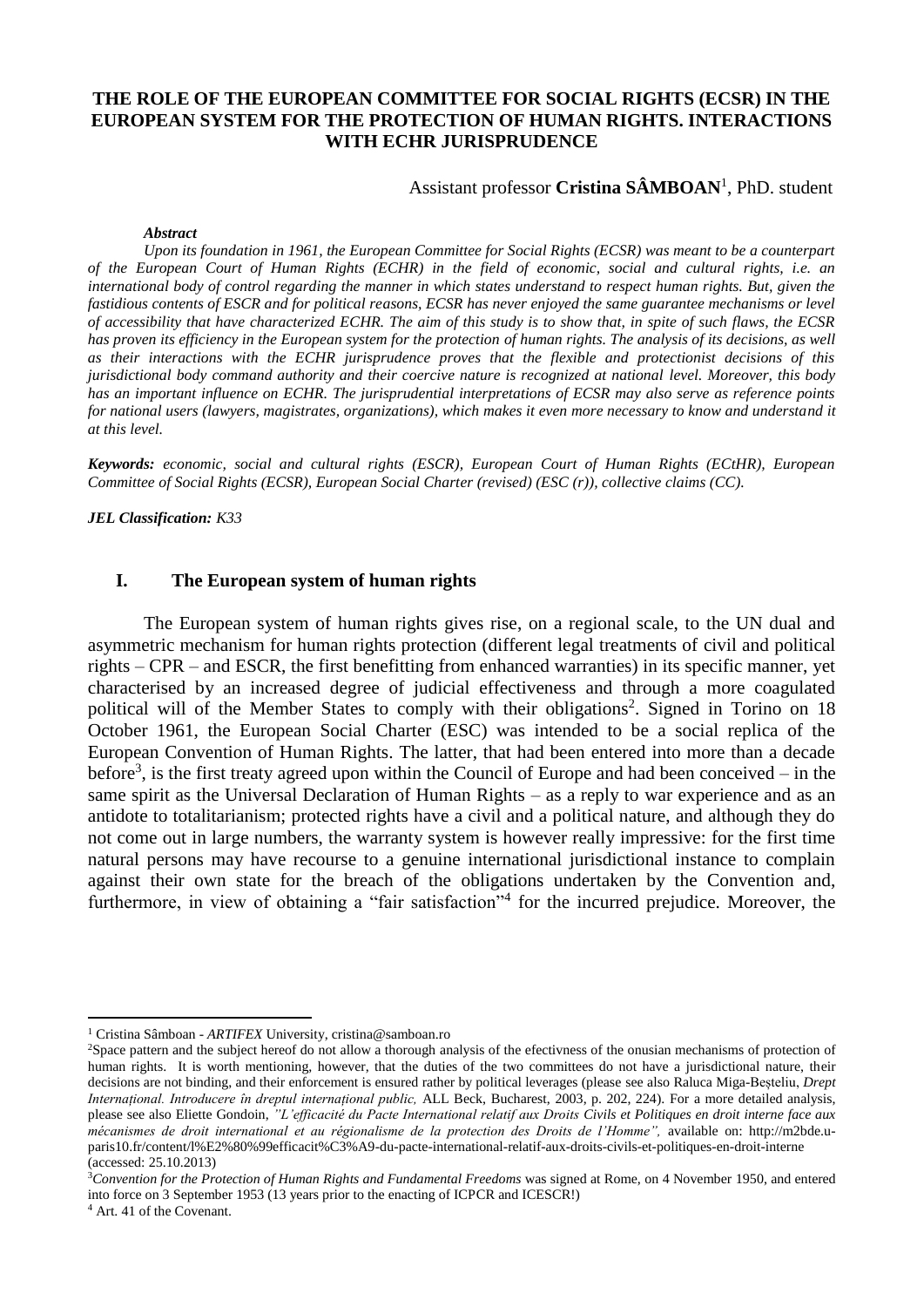court decision is binding and has a direct effect on the internal order of the Member State<sup>5</sup>, while its enforcement is supervised by the Ministries Council<sup>6</sup>.

The European Social Charter lacks such warranties and it was not even adopted as easily and quickly. It required almost ten years<sup>7</sup> to complete and, symmetrically opposite to ECHR, it distinguishes itself especially through the number of the protected rights (economic and social), and less through the control mechanism. A sole mechanism of control was established initially, through the system of the *reports<sup>8</sup>* submitted by each State to the European Committee of Social Rights (hereinafter ECSR), which, based on the reports, issues *conclusions* on the *degree of compliance* of national circumstances with the provisions of the Charter. ECSR's *interpretation* is binding for the respective State – the Charter itself, despite its name, is not a mere declaration of principle, but an *international convention mandatory* for the states which ratified it – yet there are no *specific legal leverages* for the control of state compliance with the conclusions of ECSR.

It was only half a century later (November 1995) that an additional Protocol<sup>9</sup> established the procedure of the *collective claims<sup>10</sup>*, a quasi-judicial system which mitigates the Charter's mechanism of control and entitles NGOs, trade unions or employers organizations with consultative status with the Council of Europe, as well as trade unions and employers organizations that are representative at national level, according to the legislation of the respective State, to claim potential non-compliance by the Member States with the obligations undertaken by the Charter. However, the claims may not refer to singular cases as, as may be noted, they cannot be submitted by national non-governmental organizations (other than representative trade unions and employers organizations).<sup>11</sup> As regards ECSR decisions, they are binding for the State concerned, but similarly with the reports, no mechanism to impose the enforcement is established.

These structural imperfections (the conditioning of the access procedure, together with the weakeness of the control mechanism of the execution) do not, however, cast away the *jurisdictional* trait of ECSR<sup>12</sup>. The Charter is a legal text, the duties which derive from it are 'legal commitments<sup>'13</sup>, and as long as its role is to analyze the compliance of the states' behaviour along with the duties which are given to them by the text of the treaty, ECSR remains a jurisdictional body (in the compelling precise *'juris dictio'* manner – to interpret the law, to explain it and, finally, to impose it) $^{14}$ .

The collective complaints settlement procedure itself features the criteria of a jurisdictional procedure: its premise is a conflict, it is contradictory, with the possibility of the hearing of the representatives of the parties<sup>15</sup> or expressing a separated opinion<sup>16</sup> and it ends with a decision. And

1

<sup>5</sup>*Vermeire v. Belgium,* claim no. 12849/87

<sup>6</sup>Significant differences compared to *reccomendations* of onusian Committe of Human Rights (CHR). For a detailed analysis of the CHR effectivness please see also și Proff. Yuval Shany, *The Effectiveness of the Human Rights Committee and the Treaty Body Reform,* available on: http://papers.ssrn.com/sol3/papers.cfm?abstract\_id=2223298 (accessed: 25.10.2013).

<sup>7</sup> Nicolae Voiculescu, *Drept comunitar al muncii,* Ed. Wolters Kluwer, 2009, p. 82 and subseq.

<sup>&</sup>lt;sup>8</sup> This system was nuanced during time. At present, the reports are elaborated depending on 4 topics categories. For details, please see Nicolae Voiculescu, *op. cit.*, p. 93-94, as well as http://www.coe.int/t/dghl/monitoring/socialcharter/ReportCalendar/Calendar NRS\_fr.asp (accessed: 25.10.2013)

<sup>9</sup> During time, the Charter was completed by three additional protocols (1988, 1991, 1995). Therefore, on 3 May 1996, Revised European Social Charter (hereinafter referred to as RESC) was enacted, replacing the 1961 Charter and including the amendments thereto, as well as new rights. The Charter set forth an unusual ratification system, which allows a certain margin of option for the signatory States by accepting a core of mandatory rights to which a set of other rights is added. This ratification mechanism reflects, in its turn, political sensitivities arising from ESR. Under Law 74/1999, Romania ratified 17 articles, namely 65 numbered paragraphs. For details please see Voiculescu Nicolae, *ibidem,* p. 84.

 $10$  A system similar to the one existing within the International Labor Organization.

<sup>&</sup>lt;sup>11</sup> The opportunity to allow the access of national NGOs to the procedure of collective claims is ensured by the Charter, but only to the extent that the States which ratified the additional Protocol dated 1995, execute an explicit statement in this respect. So far, only Finland expresses the political will to allow the Finish non-governmental organizations to submit ECSR collective claims.

<sup>&</sup>lt;sup>12</sup> See also the speech of ECSR's President, Luis Jimena Quesada, at the *Collective Reports Colloquy* held at Robert Schuman Strasbourg University, in 26-27 sept. 2008.

<sup>13</sup>See also art. C from ESC(r), or the third (3rd) part of ESC(r) Annex / Addendum (*"…The Charter includes legal commitments with international color"*).

<sup>&</sup>lt;sup>14</sup> As a matter of fact, all ECSR members own a higher juridical training (a list with their names is attainable online at: http://www.coe.int/t/dghl/monitoring/socialcharter/ecsr/members\_EN.asp, last access: 25.10.2013).

<sup>15</sup>Art. 7.4 from The Additional Protocol from 1995.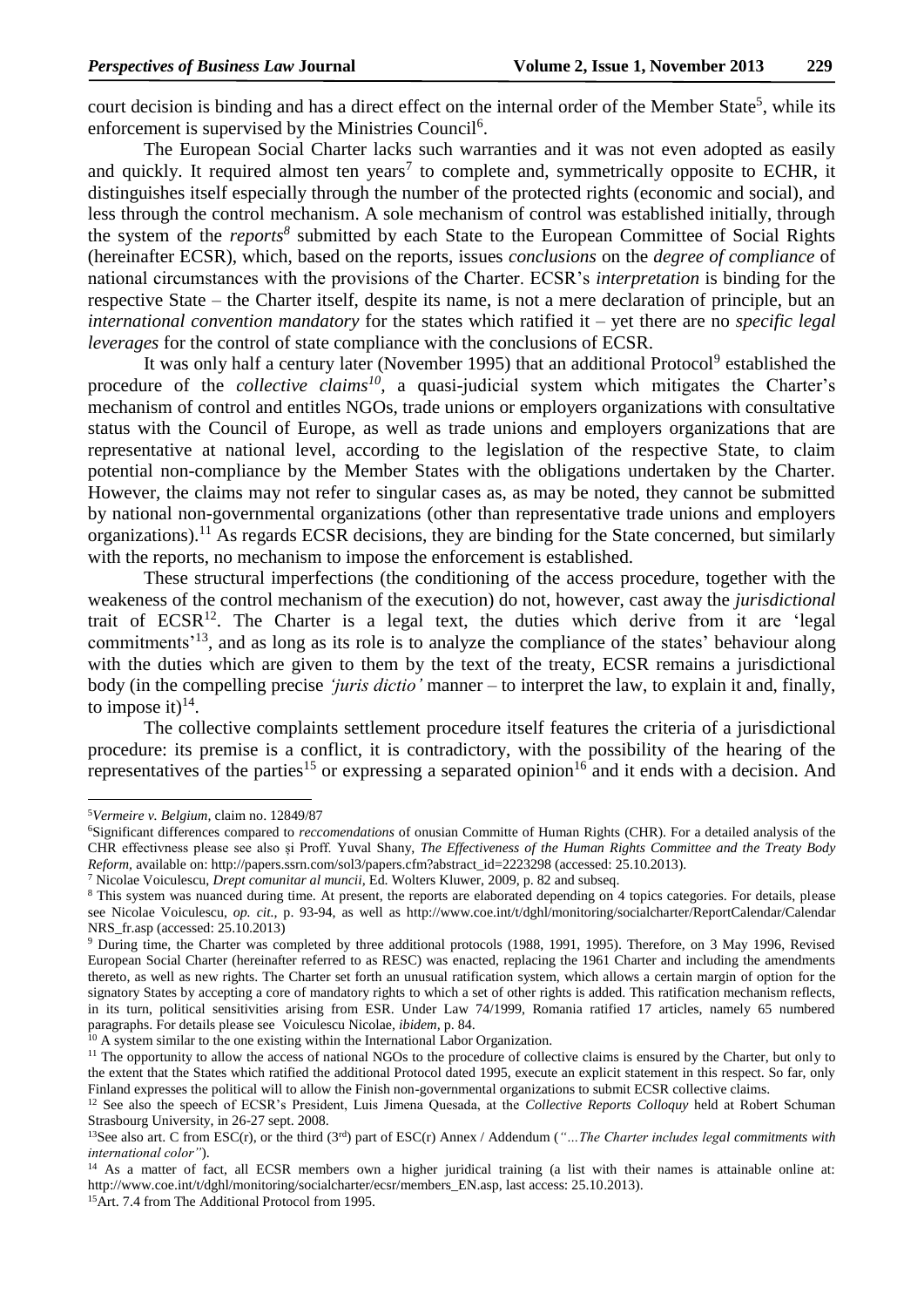the interpretation methodology applied by ECSR systematically relies upon *the specific rules and techniques of the juridical exegesis*<sup>17</sup>, but also upon the *specific interpretation from the subject of fundamental rights* – the Charter equally represents a treaty of protection of the human rights – namely: the effectiveness of the protected rights ('*l'effet utile'*), the most advantageous implementation (*favour libertatis*), evolution (as opposed to regressiveness), the progressive and dynamic interpretation, conditioning of the national margin of appreciation etc.<sup>18</sup>

It should also be noted that the differences between international mechanisms for monitoring the enforcement of decisions taken by the two bodies (ECtHR and ECSR) - resultants, in fact, of a political choice - is not reflected on the national level in an equivalent manner. Because the *compulsoriness of interpretations and resolutions* provided by the ECtHR and ECSR imposes itself *with the same authority* in front of the national judge, of the state and its authorities, beyond the diversity of *enforcement* procedures (more consistent in the case of ECHR)<sup>19</sup>.

As to the case law activity of ECSR, it is defined by *two main directions:* first, the willpower of strengthening the economic, social and cultural rights (ESCR) by means of the case law and extending their protective span as much as possible<sup>20</sup> and, on the other hand, a constant reference to ECtHR's case law, which reflects not only ECSR's concern for maintaining the harmony and coordination of both jurisprudences, together with avoidance of conflicting solutions<sup>21</sup>, but also the need of optimisation of its own techniques, through exploiting the rich elder sister's experience and – last, but not least – the consolidation of its own credibility and persuasion through the usage of certified and established methods.

Under this second aspect (the reference to  $ECHR$ 's practice<sup>22</sup>), some points are to be noted:

- the Strasbourg Court is a constant source of inspiration for  $ECSR$  fact which can be seen both in the large number of ECtHR's case law references<sup>23</sup> and in the constant usage of common legal terminology specific to the fundamental rights subject<sup>24</sup>;
- 'the reverence' towards ECtHR does not, however, have as an effect a simple case law mimetism and does not deter ECSR, when the case asks for it, to also pronounce solutions which are not always in accordance with ECtHR's<sup>25</sup> decisional orientation;

-

<sup>&</sup>lt;sup>16</sup> Art. 34 from ECSR Regulation.

<sup>&</sup>lt;sup>17</sup> the traditional ways of legal interpretation (see also Art. 31-33 from The Vienna Convention on the Law of Treaties, 1969): logical, grammatical, theological, historical, systematic and authentic interpretation (the will of the legislator).

 $^{18}$  Some of these can also be clearly found in the Charter's text – for instance, the useful effect (the majority of the articles begin with the phrase *'with the view to ensuring the effective exercise of the rihrt to…'*) or the more favourable treatment (art. H ESCr).

<sup>&</sup>lt;sup>19</sup> See also *La charte sociale a 50 ans. Réflexions de l'intérieur autour d'un anniversaire…", interview with the Chairman of ECSR,* prof. Luis Jimena Quesada, available at http://www.raison-publique.fr/article501.html (last accessed on 25.10.2013).

<sup>20</sup> sometimes even beyond the literal boundaries of the Charter – see *infra*, note 34.

<sup>&</sup>lt;sup>21</sup> These interferences are always possible taking into account that, although invested with ensuring the civil and political rights's protection, many times the economic, social and cultural rights (ESCRs) have been, in their turn, driven under the jurisdictional control of ECtHR. This seeming extension of competence can take place in many ways. On one hand, *via* the principle of *the indivisibility of human rights*; on the other hand, through direct control, *ratione materiae*: some of the rights protected by the Convention, also having social connotations, their legal protection is doubled. E.g.: art. 4 from ECHR meets art. 1 paragraph. 2 from ESC(r) (forbidding forced labour); art. 8 ECHR (the right to privacy)/ art. 7, 15-17, art. 31 ESC(r) (the right for protection of family, children, people with disabilities, the right of dwelling); art. 11 ECHR/art. 5, 6 ESC(r) (union rights); art. 2 PA 1 from ECHR/art. 17  $\text{ESC}(r)$  (right to education) etc.

<sup>22</sup>Here we consider the collective claims case law.

<sup>23</sup>References to ECtHR jurisprudence are nearly ubiquitous in the resolutions of ECSR. For ex*.: QCEA v. Greece* (CC 24, paragraph 22), *AIAE v. France* (CC 47, paragraph 52), *ERRC v. Greece* (CC 50, paragraph. 20), *CFE-CGC c. Franței* (CC 16, pgf. 30), *OMCT c. Irlandei* (CC 41, pgf. 63) and many others ... References of ECHR to the jurisprudence of ECSR / ESCr (examples): *Zielinski et al. v. France, Stec et al. v. United Kingdom,Vitiello v. Italy*, *Campagnano v. Italy* etc.. ECtHR is not an exclusive case law guiding mark though, other control bodies –regional or interregional- serving also as benchmarks for ECSR's decisions. Ex.: the Interamerican Court, The African Board of human and nations rights, Luxembourg Court (the decision / 6<sup>th</sup> of Feb. 2007 on CC 30/2005, pgf. 196, or the decision / 5 th of Dec. 2007 on CC 39/2006, pg. 65-68).

<sup>&</sup>lt;sup>24</sup>"living instrument", "effective rights", "evolutionary interpretation", "margin of appreciation" etc.

<sup>25</sup>ECSR aims to realize an *autonomous synergie* with ECtHR's jurisprudence, and not an *automatical* one (according to President CEDS, Luis Jimena Quesada, the report presented at the Colloquium on Collective Complaints submitted to Robert Schuman University of Strasbourg in September 26 to 27. 2008).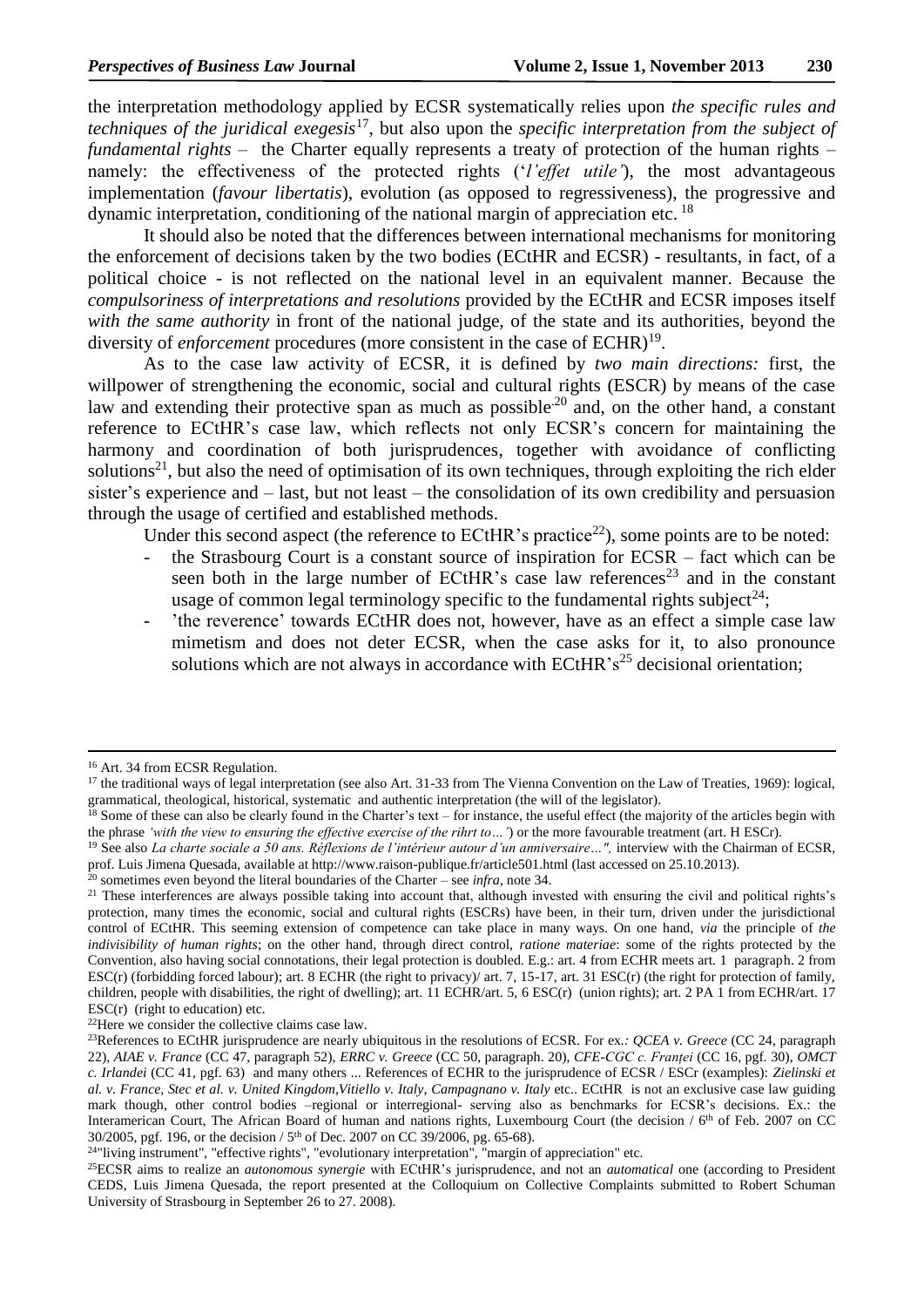- in those situations defined by contextual similarity, it can be noted the ECSR's tendency towards the most favorable solutions regarding the protection of the economic, social and cultural rights, together with  $-$  a truly remarkable fact  $-$  ECtHR's availability of inspiring from the friendlier case law of ECSR. And this availability may transform, in some cases, the initial discrepancies into gathering points<sup>26</sup>;
- there are also situations in which ECSR complements ECtHR's activity, by delivering solutions in those cases in which the latter choses to adopt a judiciary *self-restraint*. 27

As for ECSR's asserted predilection to actively maximize the protection of economic, social and cultural rights (ESCR), this can be accomplished by two means:

- on one hand, through the increasing of the *collective complaints procedure*'s efficiency*,*  in the sense of broadening the degree of *accessibility.* ECSR has constantly proved, for instance, that *'it is not the Protocol* (from 1995 – o.n.)*, nor ECSR Regulations that impose the depletion of internal ways of appeal'* with the aim of accessing the collective claims procedure. <sup>28</sup> This type of approach automatically allures the relativization of both *res judicata* and *non bis in idem* principles: the existence of a previous national decision of abuse sanctioning does not preclude ECSR from performing its own duties in the same matter<sup>29</sup>, just like the previous analysis by the ECSR – within the boundaries of reports procedure – of a situation does not preclude the acceptance of a collective claim having the same goal and being intented against the same High Contractant Party.<sup>30</sup>
- The second manner of action targets *the core of protected rights*, together with their *protection area.* The legal specific human rights interpretation techniques are being boldy and creatively used by the ECSR, aiming to give maximum of consistency to the principle of the *effet utile* of the rights protected by the Chart. This is how, for instance, *the margin of appreciation* (of which the states benefit in regard to certain rights) is being evaluated in a restricted manner, with the close observation of the *proportionality*  and the *oportunity* of state's intervention.<sup>31</sup> Terms like *living instrument, dignity, equality, solidarity<sup>32</sup>* doubled by the enforcement of the *favor libertatis* principle and wisely administered through the *teleological* interpretation technique are becoming strong reasoning levers in supporting (sometimes) extremely bold<sup>33</sup> solutions favouring a strong assertion of rights.

-

<sup>26</sup> Some examples: the Court of Strasbourg has confirmed in *Glasenapp* and *Koziek,* the practice of German authorities of dismissing some persons from their position as teachers on the ground of Nazi(ie communist) beliefs which they had, invoking the obligation of loyalty to the State and the Constitution - even in cases where the plaintiffs did not understand to express their beliefs during exercising their job. However, ECSR deemed that such practice harms the right to freely exercise a profession. Subsequently, the Court, inspired by the ECSR, revised its position in the case *Vogt v. Germany* through a highly controversial decision (but with only one dissenting opinion). Or: in relation to trade union freedoms, the Court admitted, in an initial phase, the "closed-shop" clause (*Sibson v. the United Kingdom* case no. 14327/88, *Young, James and Webster v. UK* cases no. 7601/76, 7806/77) which, instead, in the case *SN v. Sweden* (RC 12/2002), ECSR considered as unacceptable. Subsequently, the Court incorporated this approach in its jurisprudence, in the case *Sørensen et Rasmussen v. Denmark* (cases no. 52562, 52620/99) and in *Demir and Baykara v. Turkey*  (cases no. 34503/97) where the Court expressly refers to ECSR jurisprudence.

<sup>27</sup>For instance, ECtHR found inadmissible, *rationae materiae,* a complaint reasoned upon Art. 8 of the Convention (the right to privacy) regarding the lack of special architectural handrails made for enabling the access of disabled people (*Botta c. Itally* 1998). ECSR has pronounced, in return, an important decision on the matter (in particular, the protection of autistic persons) in CC 13/2012. <sup>28</sup> The decision from 10<sup>th</sup> of Oct 2005 on the admissibility of CC 31/2005 see also the decision from 7<sup>th</sup> of Dec. 2004 regarding the

admissibility of CC 26/2004).

 $29$  The Decision pronounced in CC 6/1999.

 $30$ The Decision from  $10<sup>th</sup>$  of March 1999 on the admissibility of CC 1/1998.

 $31$  For instance, in the decision from the 16<sup>th</sup> of Oct 2006 on CC 32/2005, ECSR states that the ban of the right to strike, forced by the Bulgarian law upon the civil servants, although being thought of as justified out of public order reasons –and, therefore, rightful under Art. 31 ESC and G of ESCr – is not proportional, in return, as long as it is applicable to *every* civil servant, regardless of responsibility or mission (p. 46-47).

<sup>32</sup> The so-called *'jurisprudence of values'*, according to ECSR's President, prof. Luis Jimena-Quesada (*supra,* note 12).

<sup>&</sup>lt;sup>33</sup> A relevant example is an extremely debatable solution (the decision from  $7<sup>th</sup>$  of Sept. 2004, pronounced in CC 14/2003 – *The International Federation of Human Rights Leagues c. France*) where ECSR found the violation of Art. 17 of the Charter, being given the exclusion of the illegal immigrant's children (*'les sans-papiers')* from the advantages of the social insurance system (their protection being ensured only after a certain period of presence in the territory). In fact, this solution conflicts with the Charter's text which, in paragraph 1 of the Annex, specifically mentions, *inter alia*, that art. 17's protection does not include illegal immigrants.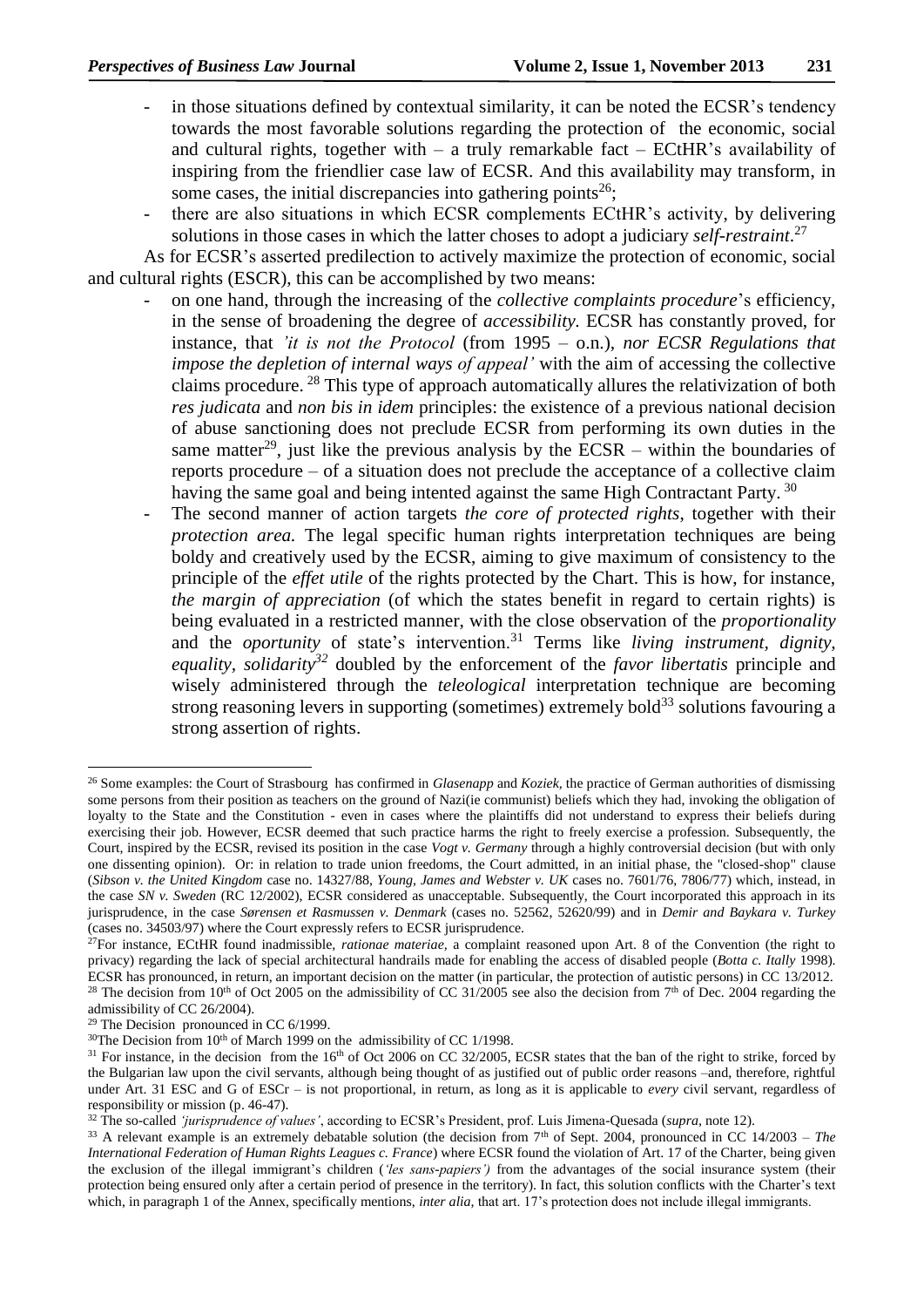## **II. Conclusions**

1

The ECSR's case law indicates that we are in the presence of a human rights' protection body which has understood to take its prerogatives very seriously, despite of its lack of authority which has placed him from the very beginning in an unfavorable position compared to ECtHR.

Far from abandoning itself to 'inferiority complexes' ECSR has known, on the contrary, how to turn its weaknesses into strengths: far from political tensions, apparently powerless as of control capacity and enforceability, ECSR has developed a bold and professional jurisprudence mainly oriented towards getting the most out of economic, social and cultural rights<sup>34</sup>. This case law has its roots not only in the creative managing of the legal and judicial tools of interpretation of the Chart, but also in a rich dialogue with the much more experienced Strasbourg Court. Regarding the latter, ECSR displays a well-suited blend of respect and autonomy, which concluded in the progressive ECSR assertion as an equal interlocutor of ECtHR. Furthermore, ECtHR, in its turn, has understood to take itself inspiration from the Committee's case law.

The apparent weakness of ECSR control mechanisms must not be misleading. The international law of human rights is, in fact, a branch of the public international law. However, in the complex and delicate equation of the relationships of public international law, the effective enforcement of decisions taken by an international court is less dependent on the existence of a sophisticated control system, but rather on the *political will* of the State concerned to submit, or that of states interested in exercising political pressures within international bodies upon the guilty state. Nevertheless, in the European regional system, this common political will really exists and maybe it explains to a greater extent the success of ECtHR than any other argument. And the same political will is the one to ultimately determine the imposing force of ECSR decisions<sup>35</sup>.

Other important advantages of ECSR's case law reside in its rather *preventive* character, unlike ECtHR decisions<sup>36</sup> predilect *reparatory* character, as well as in the possibility of *compensating,* in certain situations, the *self-restraintment* of the Strasbourg Court.

All these elements draw an encouraging for ESCR's beneficiaries, collective complaints becoming a generous option, always handy and more inviting as it is not subject to the limitation of domestic remedies and, in addition, it addresses to a qualified and benevolent "ear" (ECSR). Things obviously are less reassuring for the state, as a debtor of ESCR, which, on the supposition of some contradictory resolutions, it may certainly find itself in a disagreeable situation.<sup>37</sup> In these cases, applying the *favor libertatis* principle should be a legitimate option for the national Judge. It is needless to say that EU's accession to the European Social Charter is the most desirable alternative.

Beyond the subsistence of a certain lack of authority, ECSR's case law stands, foremost, for an educative source of inspiration both for international human rights protection courts and for the lawyer and national Judge. Through the dissemination effect of the praetorian dialogue between these courts and through its inherent vigour, this jurisprudence brings a notable tribute to raising the standards in ESCRs area as well as polishing the European social model.

<sup>34</sup> which does not prevent ECSR from choosing the judiciary *self-restraint* in some cases (see RC 25/2004 or RC 37/2006).

<sup>&</sup>lt;sup>35</sup> An example: as a result of an ECSR report since 1990 (Committee of Independent Experts at that time), Spain changed immediately its poor legislation on compulsory education period. The Committee had noted a gap in the Spanish law, between the minimum age for employment (16 years) and the maximum age for compulsory education (14 years). It remained an uncovered interval of 2 years, where young people could not attend school, nor could employ themselves. Spain has complied immediately and amended the law in order to establish compulsory education up to the age of 16. Instead, Belgium needed 11 years to comply with a decision of the ECtHR concerning the abolition of discrimination existing in the Belgian legislation on children born out of wedlock (*Marckx v. Belgium*, case no. 6833/74). In case of certain collective complaints, partial enforcement occurred even during the course of proceedings (collective complaints no. 33/2006, *Mouvement International ATD-Quart Monde v. France* and no. 39/2006, *FEANTSA v. France*) (see interview cited at the previous footnote). Of course, things are not always equally promising, but such examples show that, in spite of the lack of control ECSR is, however, taken seriously.

<sup>&</sup>lt;sup>36</sup> See also Luis Jimena-Quesada in the Report presented at the Colloquium on Collective Complaints submitted to Robert Schuman University of Strasbourg in September 26 to 27, 2008.

<sup>37</sup>Interferences between ECtHR, CEDS and CJUE's jurisprudence are almost unavoidable. It is easy to imagine collisions in common areas such as social taxes and benefits, health care, the right to work - areas available to CJUE *via* non-discrimination on the basis of nationality, to ECtHR *via* Art.1 from the Additional Protocol 1/ECHR, or to CEDS on the basis of several provisions from CSEr (Art. 2, 12, and 13).